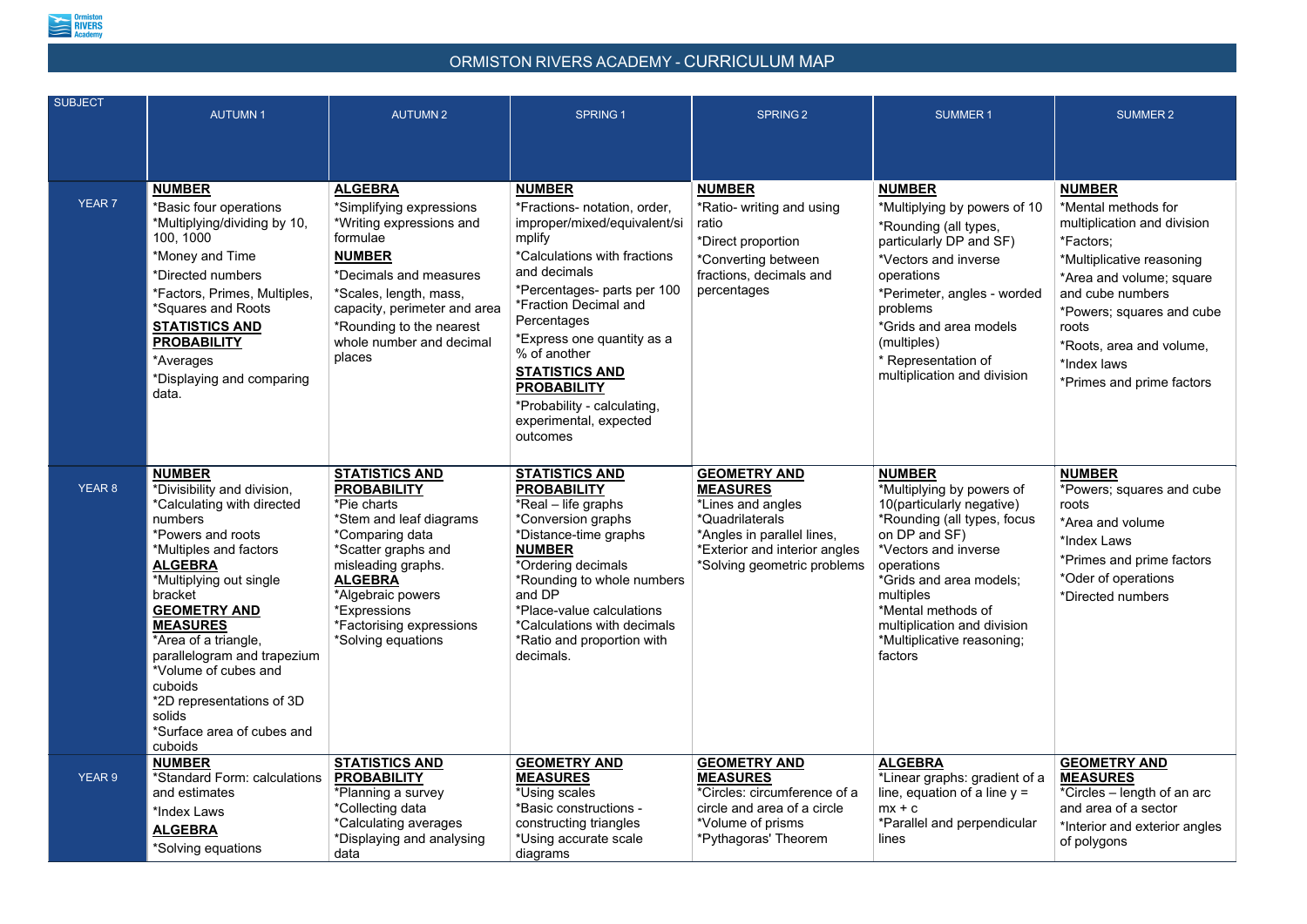

| ORMISTON RIVERS ACADEMY - CURRICULUM MAP |                                                                                                                                                                                                                                                                                                                                                                             |                                                                                                                                                                                                                                                                         |                                                                                                                                                                                                                                                                                                                |                                                                                                                                                                                                                                                       |                                                                                                                                                                                                                                                                                                                                                                                                                                                                    |                                                                                               |
|------------------------------------------|-----------------------------------------------------------------------------------------------------------------------------------------------------------------------------------------------------------------------------------------------------------------------------------------------------------------------------------------------------------------------------|-------------------------------------------------------------------------------------------------------------------------------------------------------------------------------------------------------------------------------------------------------------------------|----------------------------------------------------------------------------------------------------------------------------------------------------------------------------------------------------------------------------------------------------------------------------------------------------------------|-------------------------------------------------------------------------------------------------------------------------------------------------------------------------------------------------------------------------------------------------------|--------------------------------------------------------------------------------------------------------------------------------------------------------------------------------------------------------------------------------------------------------------------------------------------------------------------------------------------------------------------------------------------------------------------------------------------------------------------|-----------------------------------------------------------------------------------------------|
|                                          | *Using and rearranging<br>formulae<br>*Expanding double brackets                                                                                                                                                                                                                                                                                                            | *Presenting and comparing<br>data<br><b>NUMBER</b><br>*Multiplicative reasoning-<br>Enlargement, Negative and<br>fractional scale factors<br>*Percentage change<br>*Compound measures<br>*Direct and inverse<br>proportion                                              | Sequences- nth term of<br>arithmetic sequences, Non-<br>linear sequences<br>Solving equations and<br>inequalities<br>Proportion                                                                                                                                                                                | <b>NUMBER</b><br>Error intervals and bounds                                                                                                                                                                                                           | <b>GEOMETRY AND</b><br><b>MEASURES</b><br>*Basic trigonometry<br>* Congruence and similarity<br><b>NUMBER</b><br>*Product rule of counting                                                                                                                                                                                                                                                                                                                         | *Converting between 2D and<br>3D units<br>*Planes of symmetry<br>*Loci                        |
| YEAR 10                                  | <b>FOUNDATION</b><br>*Number skills<br>Fractions, decimals and<br>percentages<br><b>HIGHER</b><br>*Number - calculations<br>*Rounding<br>*Indices<br>*Roots<br>Reciprocals <sup>*</sup><br>*Hierarchy of operations<br>*Factors, multiples and<br>primes<br>*Standard Form,<br>*Surds,<br>*Fractions and percentages<br>*Averages<br>*Representing and<br>interpreting data | <b>FOUNDATION</b><br>*Ratio and proportion<br>*Averages<br><i>*Tables and charts</i><br><b>HIGHER</b><br>*Ratio and proportion<br>*Rearranging and solving<br>equations<br>*sequences                                                                                   | <b>FOUNDATION</b><br>*Pie charts<br>*Scatter graphs<br>*Simplifying and substituting<br>into algebraic expressions.<br>*Equations and inequalities.<br><b>HIGHER</b><br>*Real life graphs<br>*Linear, quadratic and cubic<br>graphs<br>*Coordinate geometry                                                    | <b>FOUNDATION</b><br>*Sequences<br>*Real-life graphs<br>*Straight line graphs<br>* Expanding and factorising<br>quadratics<br><b>HIGHER</b><br>*Perimeter and area of 2D<br>shapes<br>*Circles<br>*Volume - cylinders, cones<br>spheres and frustums. | <b>FOUNDATION</b><br>*Quadratic equations<br>*Quadratic, cubic and<br>reciprocal graphs<br>*Properties of shapes<br>*Parallel lines and angle<br>facts<br>*Interior and exterior angles<br>of polygons<br>*Perimeter, area and volume<br>*Circles and cylinders<br><b>HIGHER</b><br>*Accuracy and bounds<br>*Solving quadratic equations<br>*Simultaneous equations,<br>*Inequalities<br>*Transformations: reflection,<br>rotation, translation and<br>enlargement | <b>FOUNDATION</b><br>*Probability<br><b>HIGHER</b><br>*Constructions<br>*Loci<br>*Probability |
| <b>YEAR 11</b>                           | Set 1<br>*Coordinate geometry<br>*Surface area<br>*Volume: cylinder, cones,<br>sphere and frustums<br><i>*Transformations</i><br>*Solving quadratics including<br>quadratic formula<br>*Iterative processes<br>'Simultaneous equations<br>*Conditional Probability<br>Set 2<br>*Sequences<br>*Forming and solving                                                           | Set 1<br>*Direct and Inverse<br>proportion<br>*Similarity 2D/3D shapes<br>*Sampling<br>*Cumulative frequency and<br>box plots<br>*Histograms<br>*Graphs of trigonometric<br>functions<br>*Further trigonometry<br>Set 2<br><i>*Transformations: -ve</i><br>enlargements | Set 1<br>*Graphs: gradient and area<br>under the curve<br>*Algebraic Fractions<br>*Functions: composite and<br>inverse<br>*Algebraic proof<br>*Circle geometry- gradients<br>and tangents<br>*Circle theorems<br>Set 2<br>*Fractional/Negative Indices<br>*Product Rule of Counting<br>*Upper and Lower Bounds | Set 1<br>*Congruence and similarity<br>*Geometric proof<br>*Vectors including vector<br>proof<br>*Graphs transformation<br>Set 2<br>*Rearranging formulae<br>*Sequences including<br>quadratic nth term<br>Set 3<br>*Sequences<br>*Vectors            | Set 1<br>Revision<br>Set 2<br>Revision<br>Set 3<br>*Simultaneous equations<br>*Direct and Inverse<br>Proportion<br>Set 4<br>Revision                                                                                                                                                                                                                                                                                                                               | Set 1<br>Revision<br>Set 2<br>Revision<br>Set 3<br>Revision<br>Set 4<br>Revision              |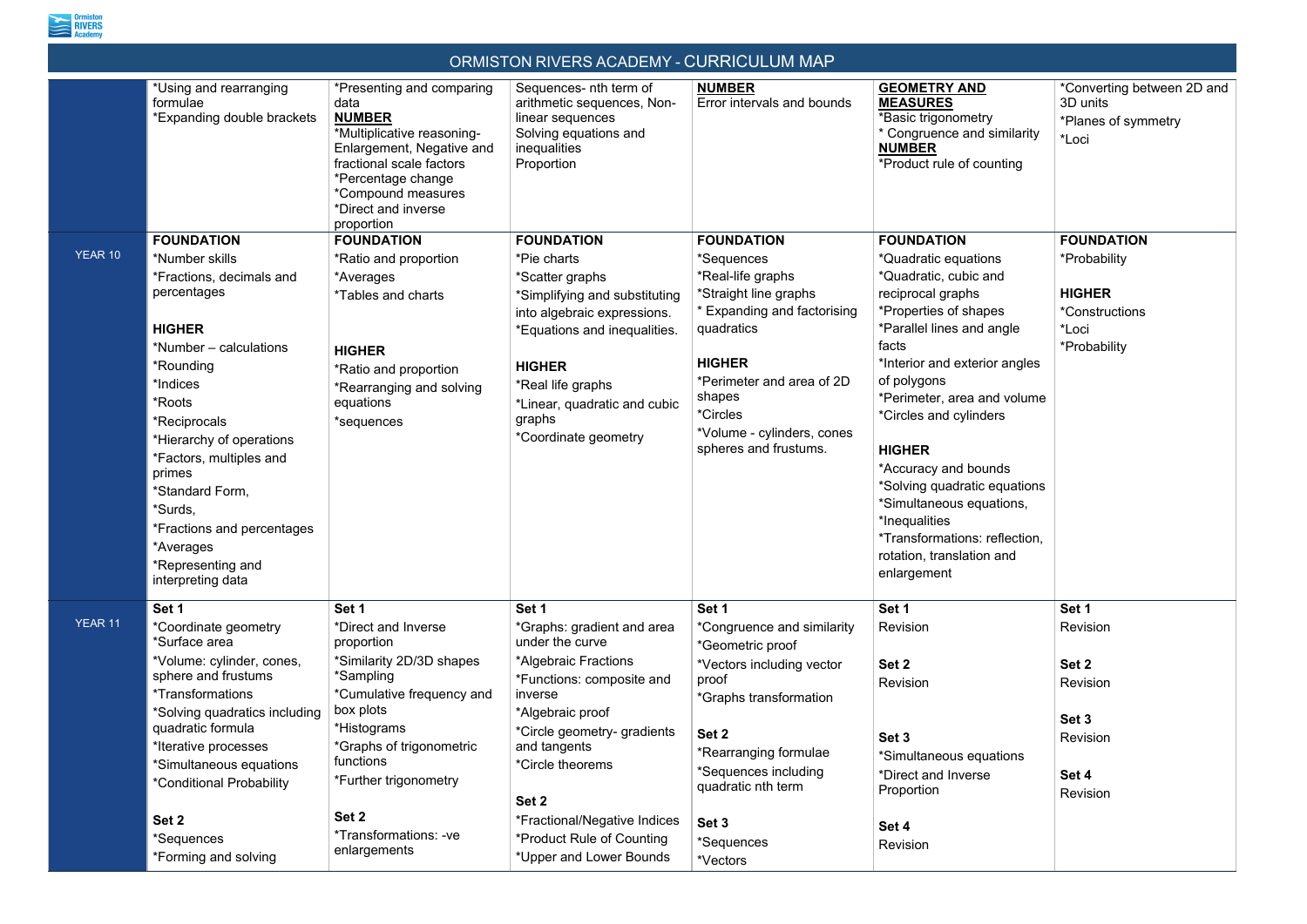

| ORMISTON RIVERS ACADEMY - CURRICULUM MAP |                                                                                                                                                                                                                                                                                                                                                                                                                                                                                                                                   |                                                                                                                                                                                                                                                                                |                                                                                                                                                                                                                                                                                                                                                                                                                                                                                                                                       |                                                                                                                                                               |                                                                                                                                                                                                                                   |                                                                                                     |  |
|------------------------------------------|-----------------------------------------------------------------------------------------------------------------------------------------------------------------------------------------------------------------------------------------------------------------------------------------------------------------------------------------------------------------------------------------------------------------------------------------------------------------------------------------------------------------------------------|--------------------------------------------------------------------------------------------------------------------------------------------------------------------------------------------------------------------------------------------------------------------------------|---------------------------------------------------------------------------------------------------------------------------------------------------------------------------------------------------------------------------------------------------------------------------------------------------------------------------------------------------------------------------------------------------------------------------------------------------------------------------------------------------------------------------------------|---------------------------------------------------------------------------------------------------------------------------------------------------------------|-----------------------------------------------------------------------------------------------------------------------------------------------------------------------------------------------------------------------------------|-----------------------------------------------------------------------------------------------------|--|
| YEAR 12                                  | equations<br>*Simultaneous equations<br>*Direct and inverse<br>proportion<br>*Probability tree diagrams<br>Set 3<br>*Changing the subject of a<br>formula<br>*Speed, distance, time<br>*Compound measures<br>*Angles in parallel lines<br>*Interior/exterior angles<br>*Straight line graphs<br>*Quadratic and cubic graphs<br>*Coordinate geometry<br>Set 4<br>*Two-way tables<br>*Frequency Trees<br>*Venn Diagrams<br>*Probability Tree diagrams<br>*Basic algebraic<br>manipulations<br>*Algebraic Expressions<br>*Quadratics | *Vectors<br>*Pie Charts<br>*Recurring decimals<br>Set 3<br>*Real-life graphs<br>*Pythagoras' Theorem<br>*Basic trigonometry<br>*Bearings<br>Set 4<br>*Prime factors<br>decomposition<br>*Best Value<br>*Exchange rates<br>*Estimation<br>*Graphs and<br><b>Transformations</b> | *Surds including brackets<br>*Cumulative frequency and<br>box plots<br>*Expanding and factorising<br>quadratics<br>Set 3<br>*Plans and elevations<br><i>*Constructions</i><br>*Circles: arcs and sectors<br>*Surface area volume<br>*Pie Charts<br>*Congruency and similar<br>shapes<br><i>*Transformations</i><br>Set 4<br>*Proportion - Recipes/ Direct<br>proportion<br>*Straight line graphs,<br>*Quadratic graphs<br>*Angles in parallel lines<br>*Pythagoras' Theorem<br>*Pie Charts<br>*Binomial expansion<br>*Differentiation | *Forming and solving<br>equations<br>Set 4<br>*Scatter graphs<br>*Speed, distance, time<br>*Compound measures<br>Revision<br>*Differentiation<br>*Integration | *Trigonometric ratio<br>*Trigonometric identities and                                                                                                                                                                             | *Exponentials and<br>Logarithms                                                                     |  |
| Pure                                     | *Equations and Inequalities                                                                                                                                                                                                                                                                                                                                                                                                                                                                                                       | *Straight Line Graphs<br>*Circles                                                                                                                                                                                                                                              |                                                                                                                                                                                                                                                                                                                                                                                                                                                                                                                                       | *Algebraic methods                                                                                                                                            | equations                                                                                                                                                                                                                         |                                                                                                     |  |
| YEAR 12<br>Applied                       | *Measure of location and<br>spread<br>*Quantities and units                                                                                                                                                                                                                                                                                                                                                                                                                                                                       | *Data Collections<br>*Representation of data<br>*Probability<br><i>*Correlation</i>                                                                                                                                                                                            | *Modelling in mechanics<br>*Constant acceleration<br>*Hypothesis Testing                                                                                                                                                                                                                                                                                                                                                                                                                                                              | *Forces and motion                                                                                                                                            | *Variable acceleration                                                                                                                                                                                                            | *Statistical distribution                                                                           |  |
| YEAR 12<br><b>Further Maths</b>          | *Complex Numbers<br>*Argand diagrams<br>*Poisson, binomial<br>distribution<br>*Momentum and impulse                                                                                                                                                                                                                                                                                                                                                                                                                               | *Series<br>*Roots of polynomials<br>*Discrete probability<br>distribution<br>*Work, energy and power                                                                                                                                                                           | *Matrices<br>*Linear transformations<br>*Binomial distribution<br>*Work, energy and power                                                                                                                                                                                                                                                                                                                                                                                                                                             | *Proof by induction<br>*Volume of revolution<br>*Chi square tests<br>*Elastic collision in 1D                                                                 | *Complex numbers<br>*Additional calculus (chain<br>rule, product rule, integration<br>by parts, integration by<br>substitution, differentials of<br>trigs, In and exp functions)<br>*Chi square tests<br>*Elastic collision in 1D | *Hyperbolic functions<br>*Geometric and negative<br>binomial distributions<br>*Momentum and impulse |  |